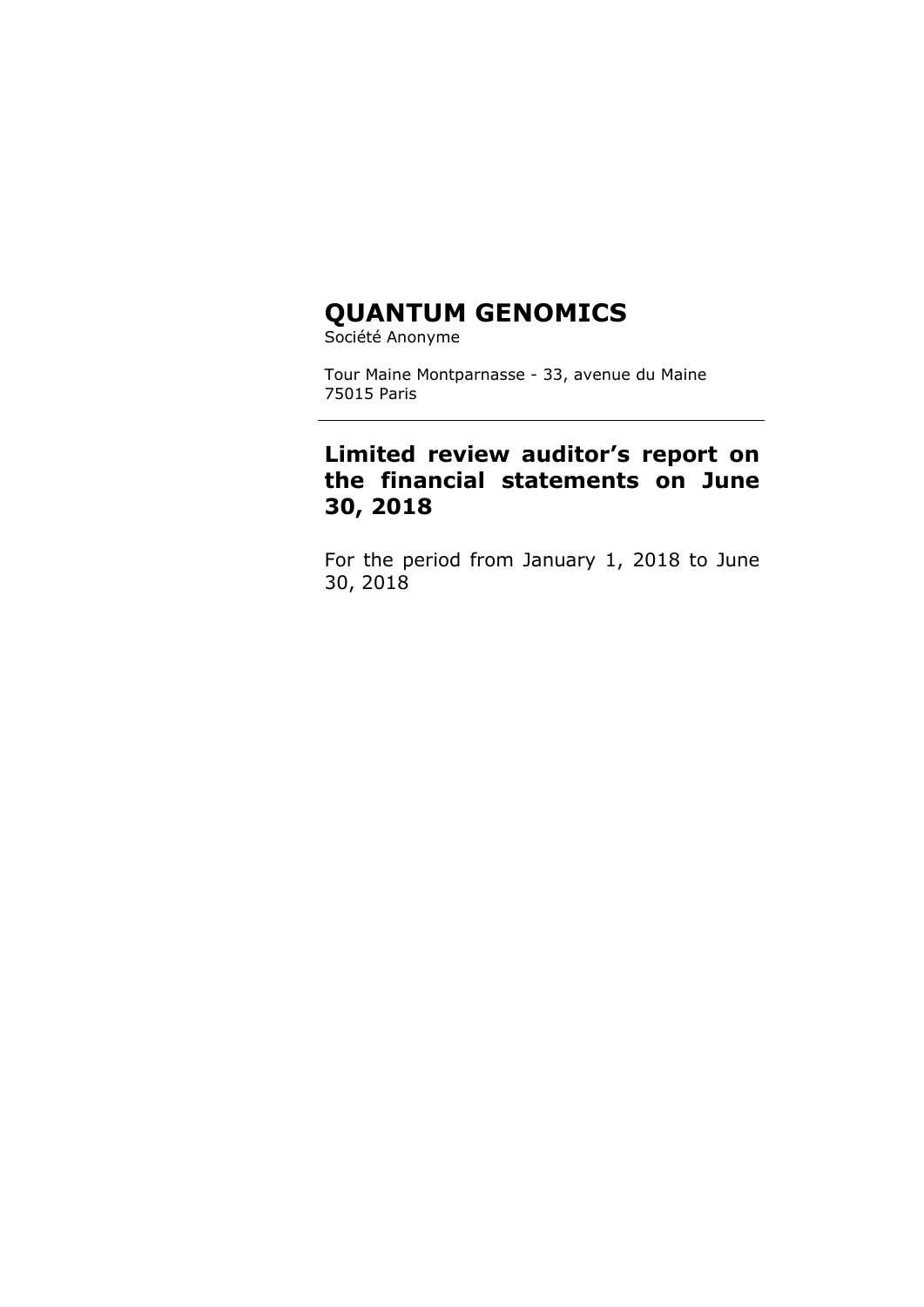## **QUANTUM GENOMICS**

Société Anonyme

Tour Maine Montparnasse – 33, avenue du Maine 75015 Paris

## **Limited review auditor's report on financial statements on June 30, 2018**

For the period from January 1, 2018 to June 30, 2018

*This is a free translation into English of the Limited review auditors' report issued in French and is provided solely for the convenience of English speaking users. The Limited review auditors' report includes information specifically required by French law in such reports, whether modified or not. This report should be read in conjunction with, and construed in accordance with, French law and professional auditing standards applicable in France.*

To the Chief Executive Officer,

In our capacity as Statutory Auditor of Quantum Genomics and in response to your request, we have conducted a limited review of Quantum Genomics' half-year financial statements for the period from January 1 to June 30, 2018 as attached to this report.

These half-year financial statements have been drawn up under the responsibility of the Board of Directors. It is our responsibility, on the basis of our limited review, to express our conclusion on these financial statements.